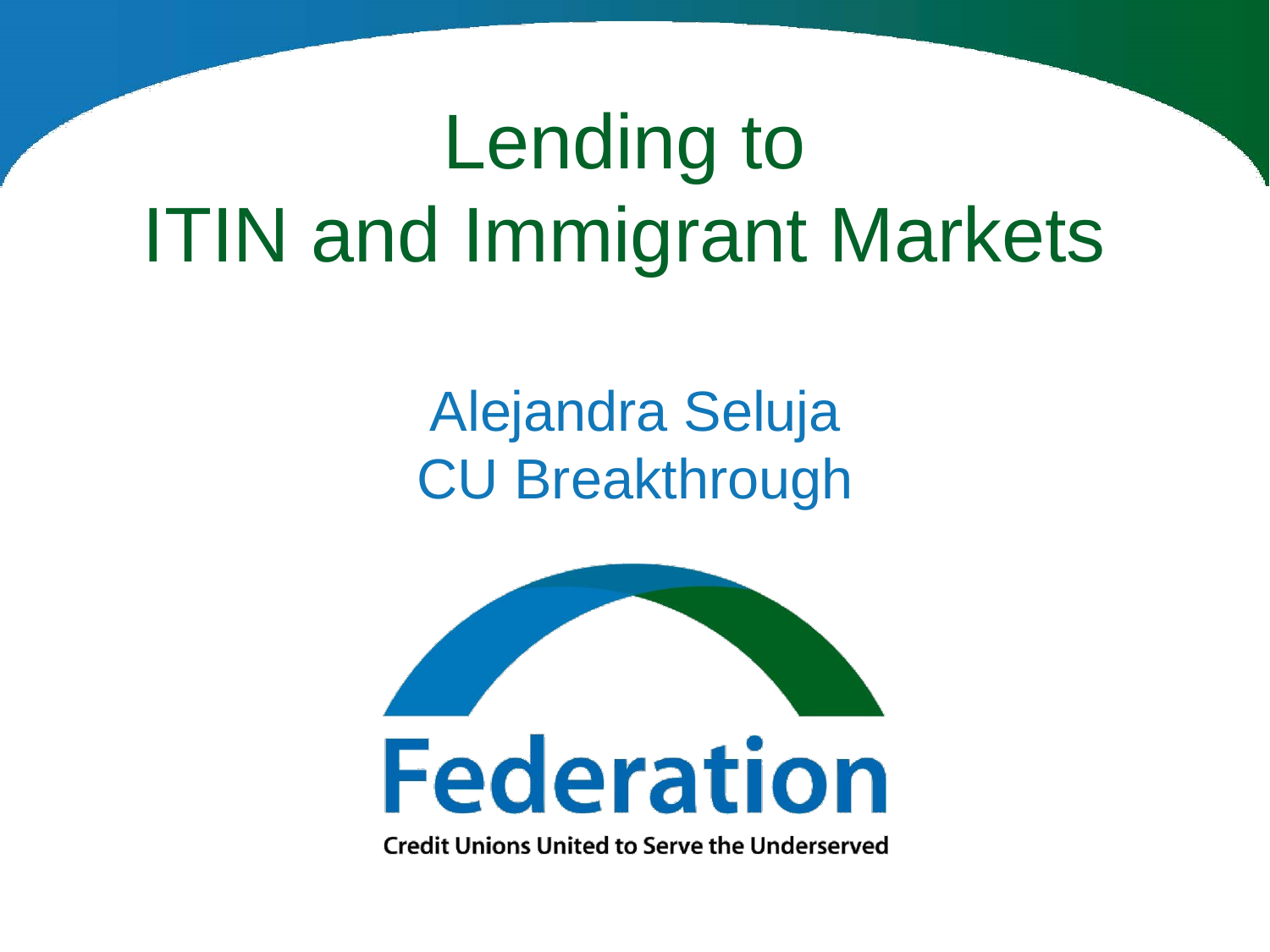#### **Overview**

- Why reach out to Latino and immigrant borrowers?
- What is an ITIN?
- What does an ITIN lending program look like?
	- Auto and consumer lending
	- Micro-business loans
	- Mortgages
- Case study: Guadalupe Credit Union
	- Unique opportunities and challenges
	- Bottom line results
- Getting everyone on board
- Where do we start?

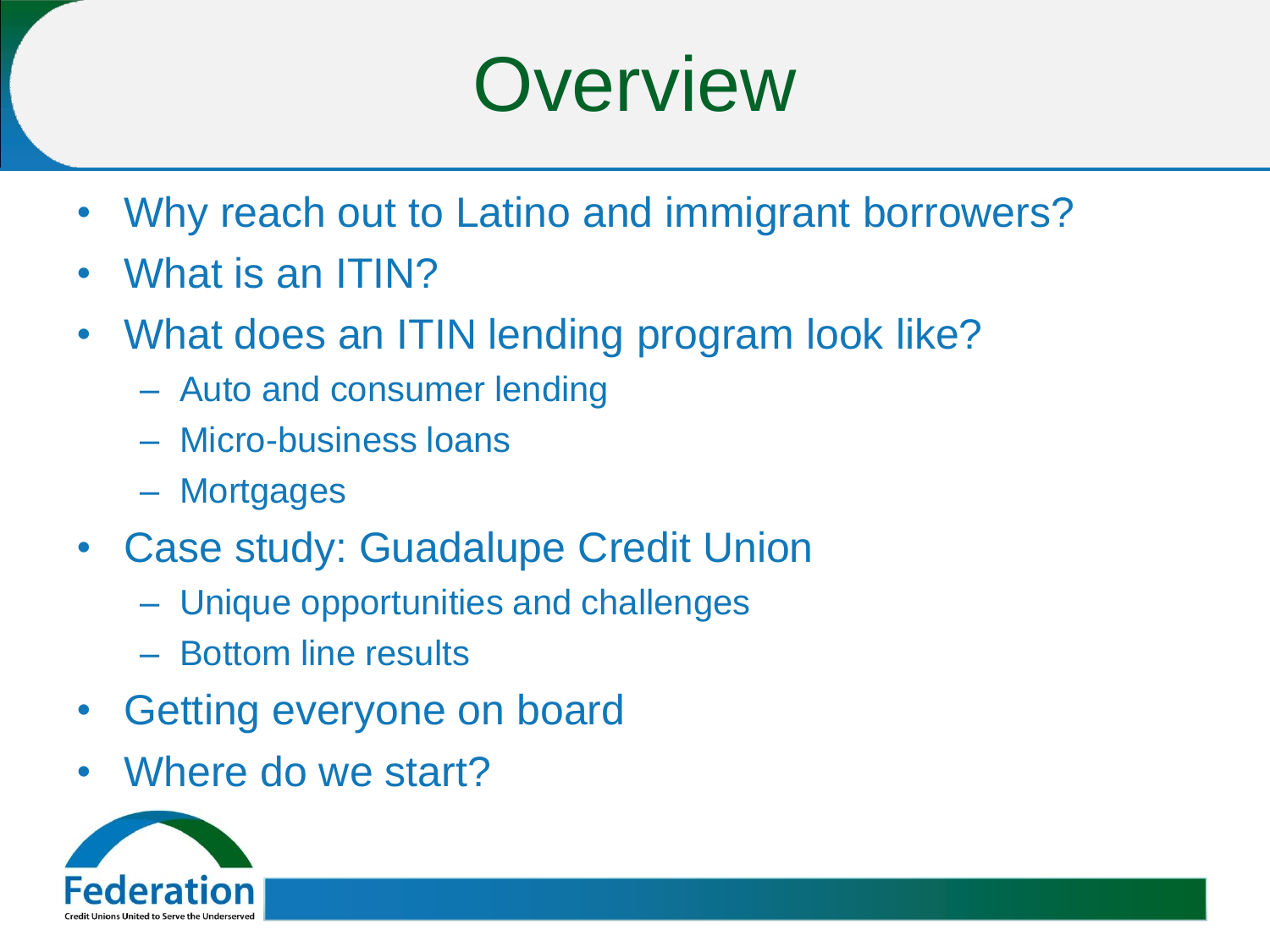# Opportunity for Credit Unions

- Growing market segment in prime borrowing years
	- 65% of U.S. Latinos are Millennials, ages 22 to 35
- Nearly one in 4 children (ages 0-17) in the US is Latino: a 39% increase in 10 yearsHigh un- and under-banked rates:
	- 43% nationwide don't have or don't use a traditional FI account (JoinBankOn.org)
- Loyalty and social currency
	- American Hispanics are loyal to brands and companies that cater to their needs. (Pew Research Center)
	- Word of mouth referrals highly effective



–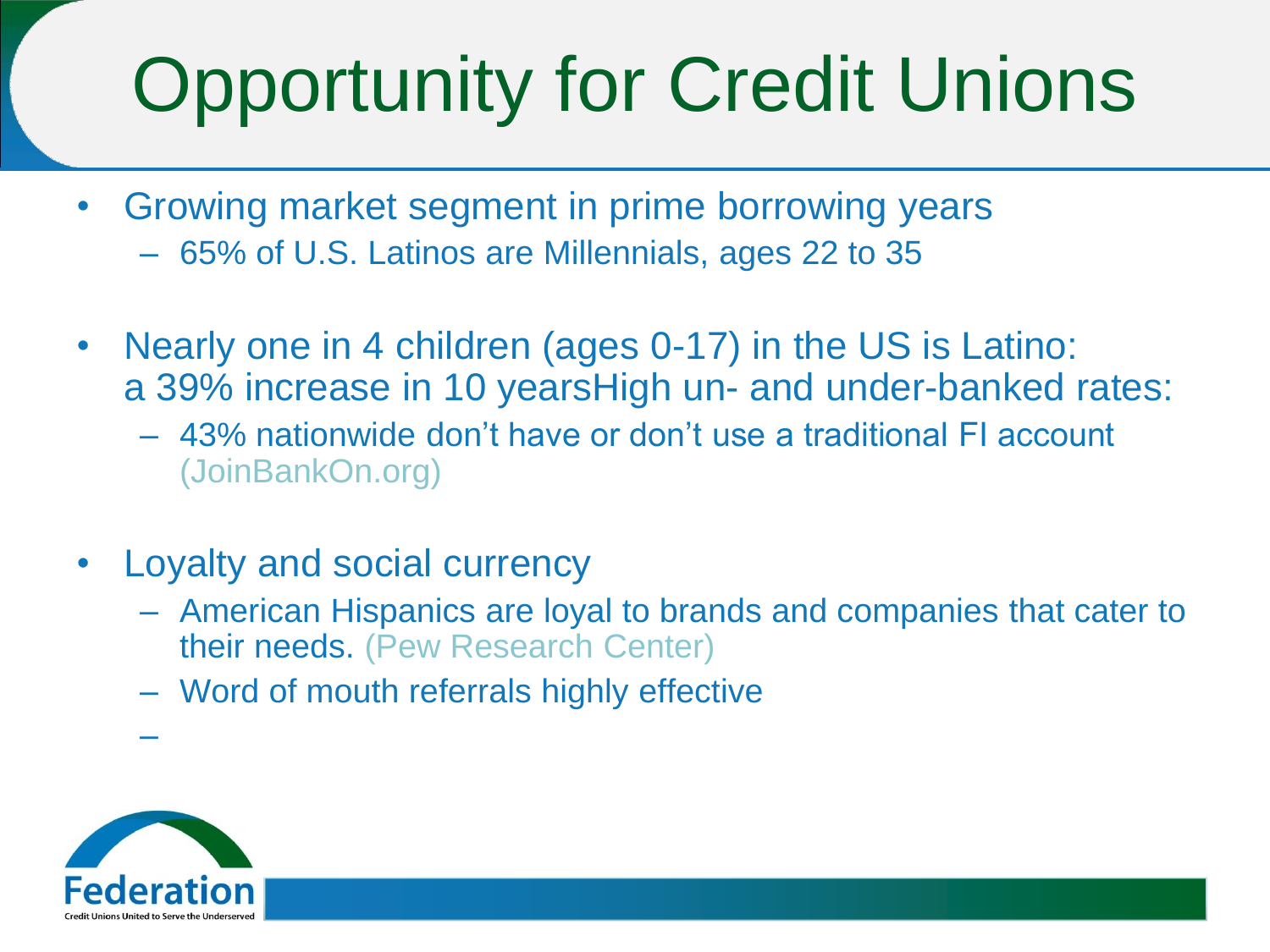#### Opportunity for Immigrant Families

- Un/underbanked rates mean many immigrant families are relying on predatory alternatives
	- "Buy-here-pay-here deals"
	- Unfair treatment at Mobile Home parks
	- Owner-to-owner deals
- For undocumented members, establishing an ITIN is the only option to achieve homeownership through most mainstream financial institutions

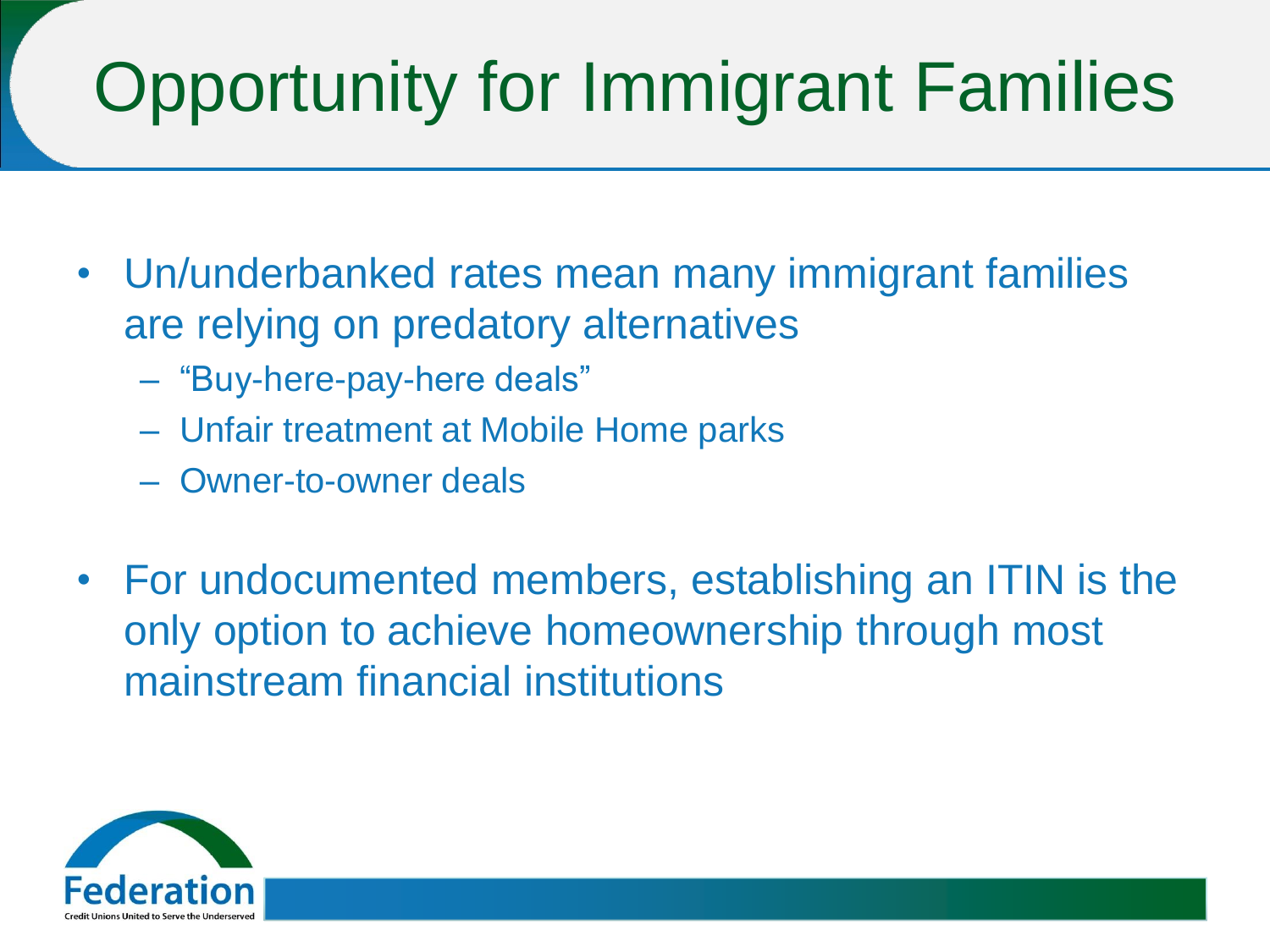## What is an ITIN?

- **I**ndividual **T**axpayer **I**dentification **N**umber
- For federal tax purposes only
- Does not authorize work in the U.S. or provide eligibility for SSN benefits or EITC
- Does not establish immigration status
- By law an undocumented individual cannot have both an ITIN and an SSN (may eventually replace ITIN with SSN)

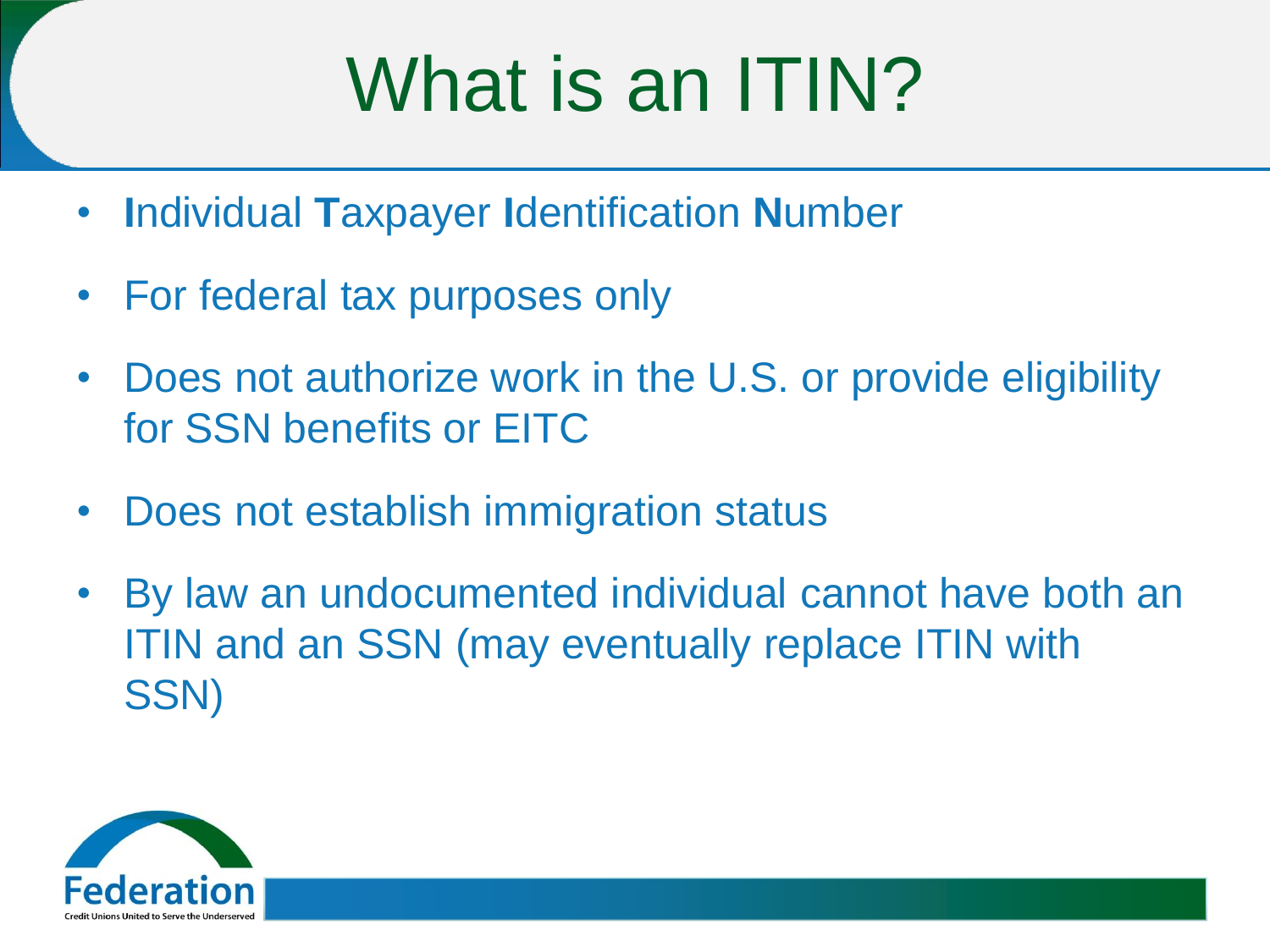## What is an ITIN?

- Why accept an ITIN?
	- Individual is not eligible for a SSN
- When is an ITIN needed?
	- When you are providing an interest-bearing account
	- When you are issuing credit
- What is the process for the member?
	- Complete tax forms
	- Complete and submit IRS Form W-7 or W-7(SP)
	- Wait 90 120 days

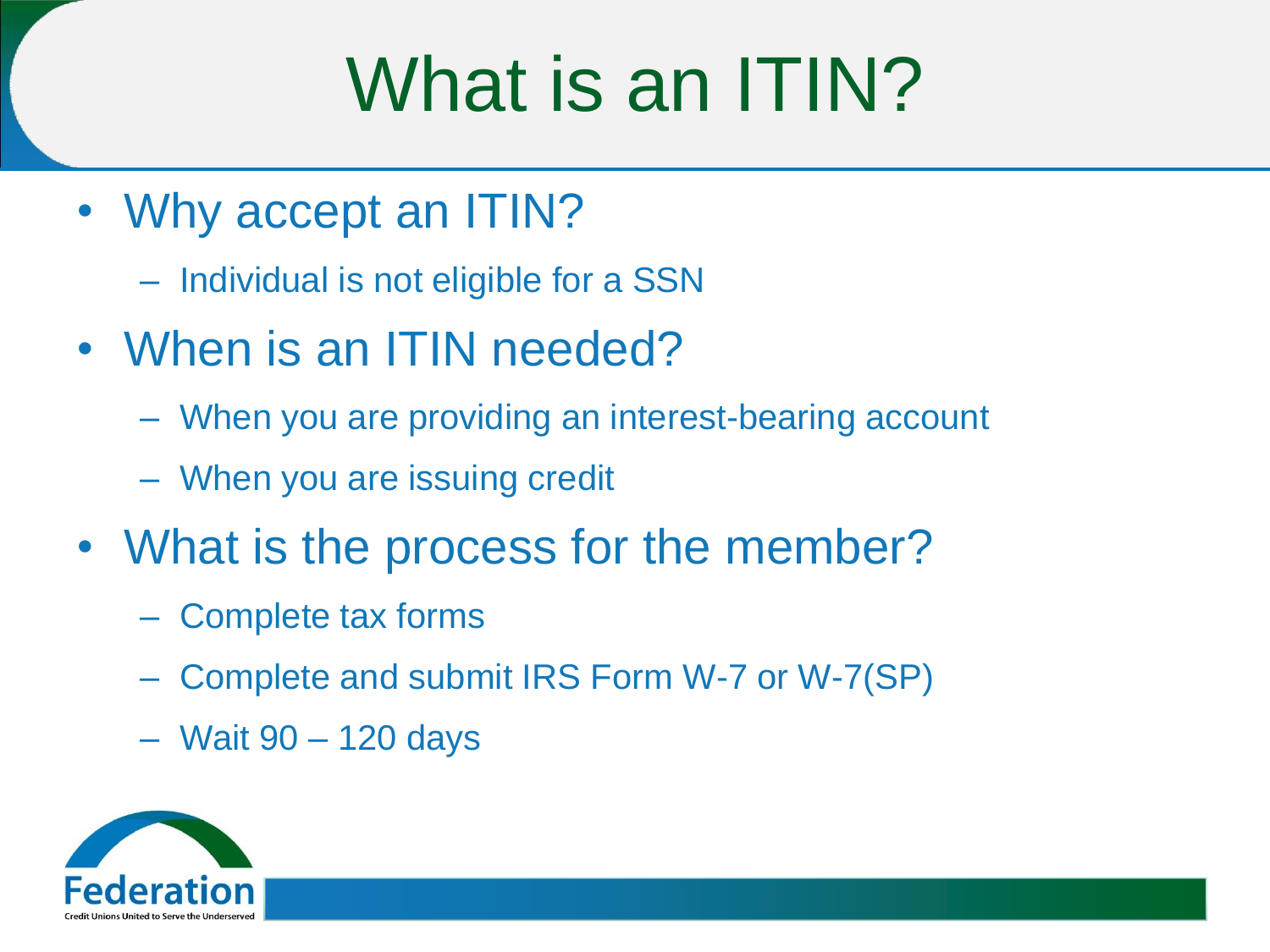## Consumer ITIN Lending

- Credit building and payday alternative loans
- Auto lending
	- States that allow access to a driver's license/card, regardless of immigration status: CA, CO, CT, IL, MD, NM, NV, UT, VT, WA (also DC and PR)
	- DACA grantees eligible for license in all states except NE
- DACA and Immigration loans
	- Application fees
	- Legal expenses
- Mobile home loans

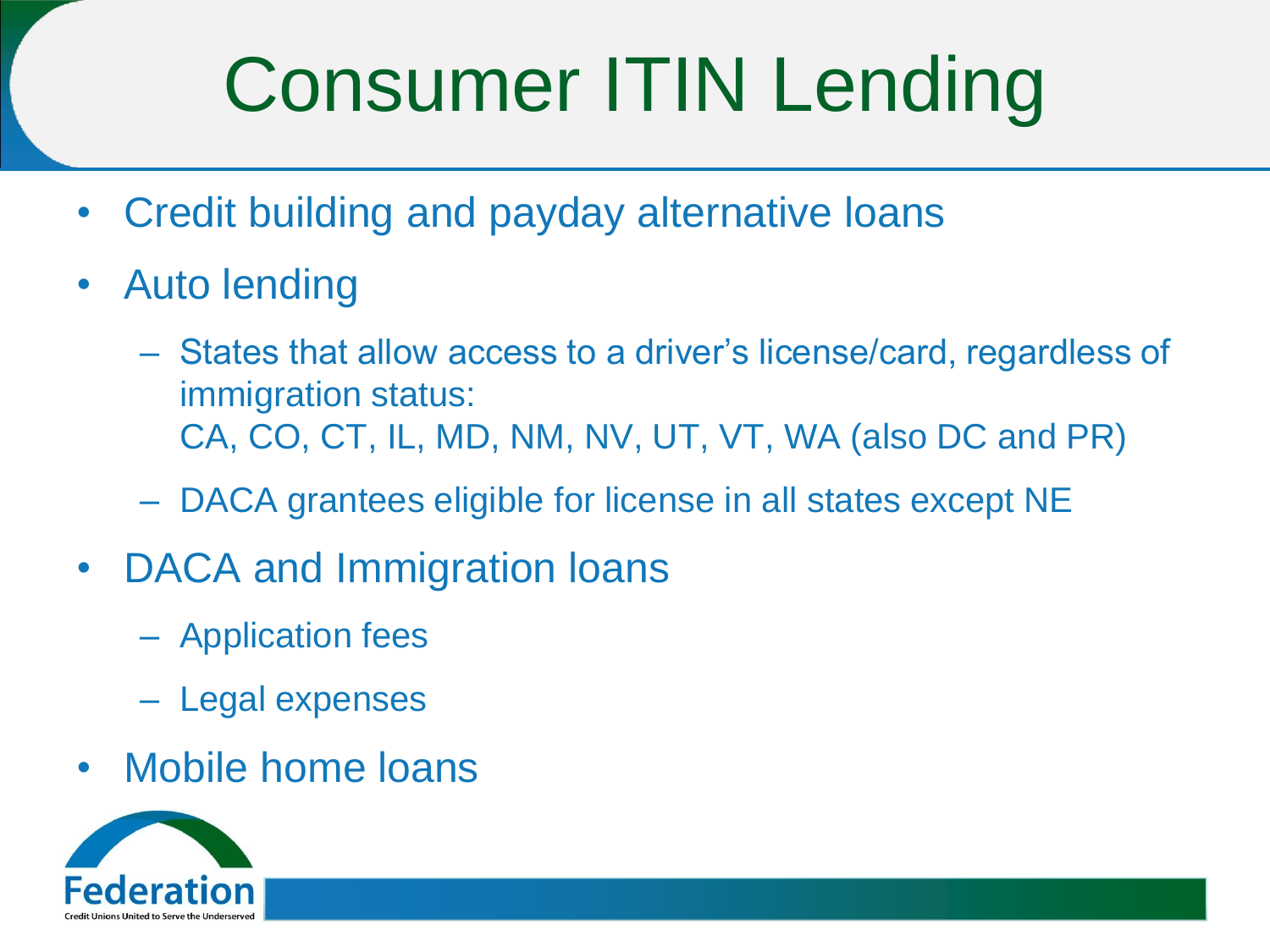## Growing Business Loan Market

- Javier Gonzales, City of Santa Fe Mayor: "You only have to look at the Business License requests to see that Latino Immigrants are the ones applying for these licenses"
- Hispanic immigrant entrepreneurs quadrupled 1990– 2012
- Growth in new Hispanic-owned businesses continued through the recession
- Hispanic immigrants are now more likely to start a new business than the US population overall

Partnership for a New American Economy, 2014

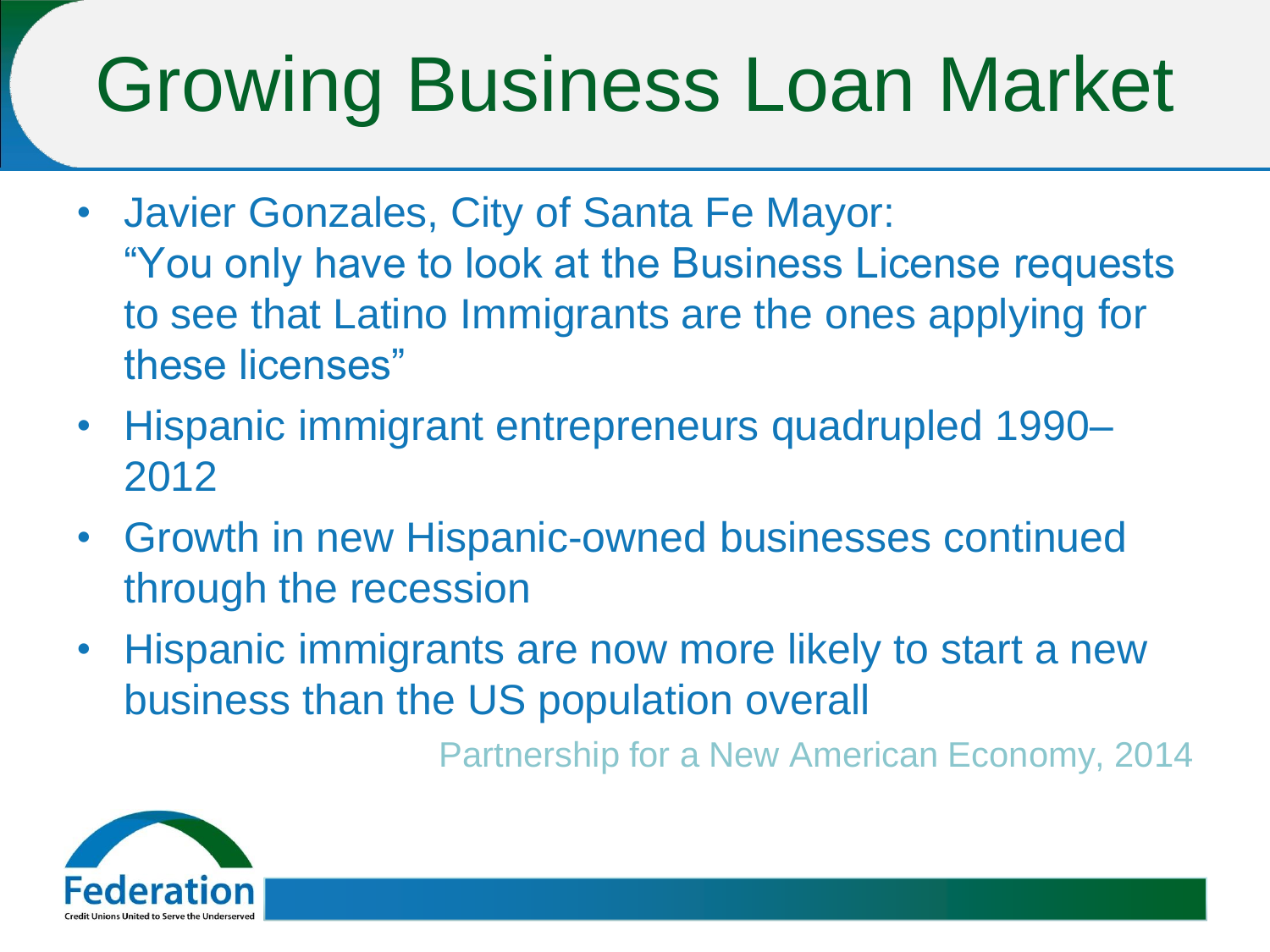## Micro-business loans

- Small-dollar loan (typically around \$500-\$1000)
- Could be unsecured or secured by revolving fund
- Simple underwriting, minimal processing
- Seed money to start or expand very small business
	- Sewing/alterations
	- Ice cream cart
	- Jewelry making
- Requirements might include meeting with counselor/loan officer, basic business plan
- Community partnerships can support underwriting, referrals for expansion (Accion)

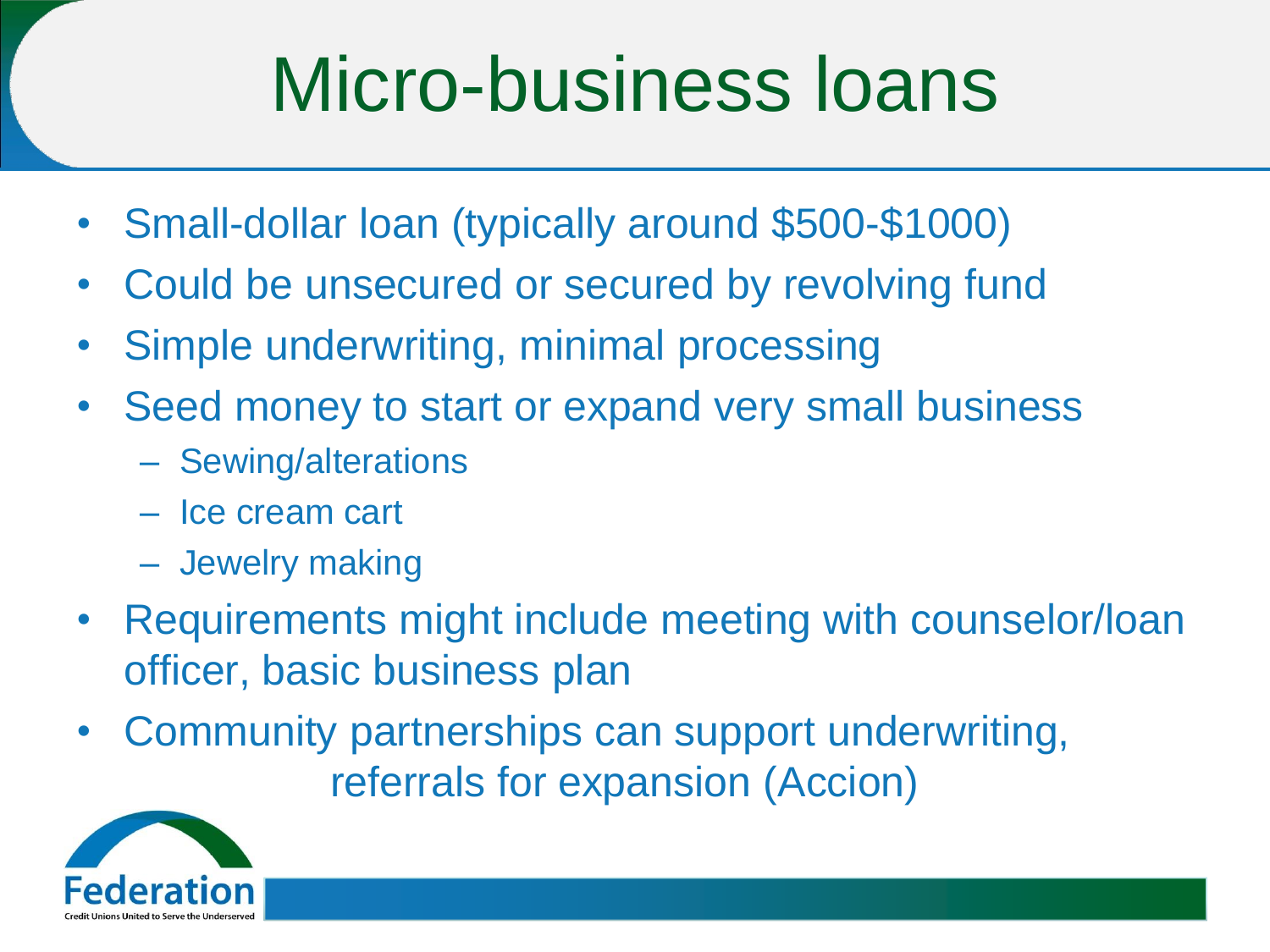# ITIN Mortgage Loans

- No access to federal home loan programs, down payment assistance, grant funds (ie: CDBG)
- Home purchase
- Home improvement
- Rental property
- No secondary market
- **Excellent performance**

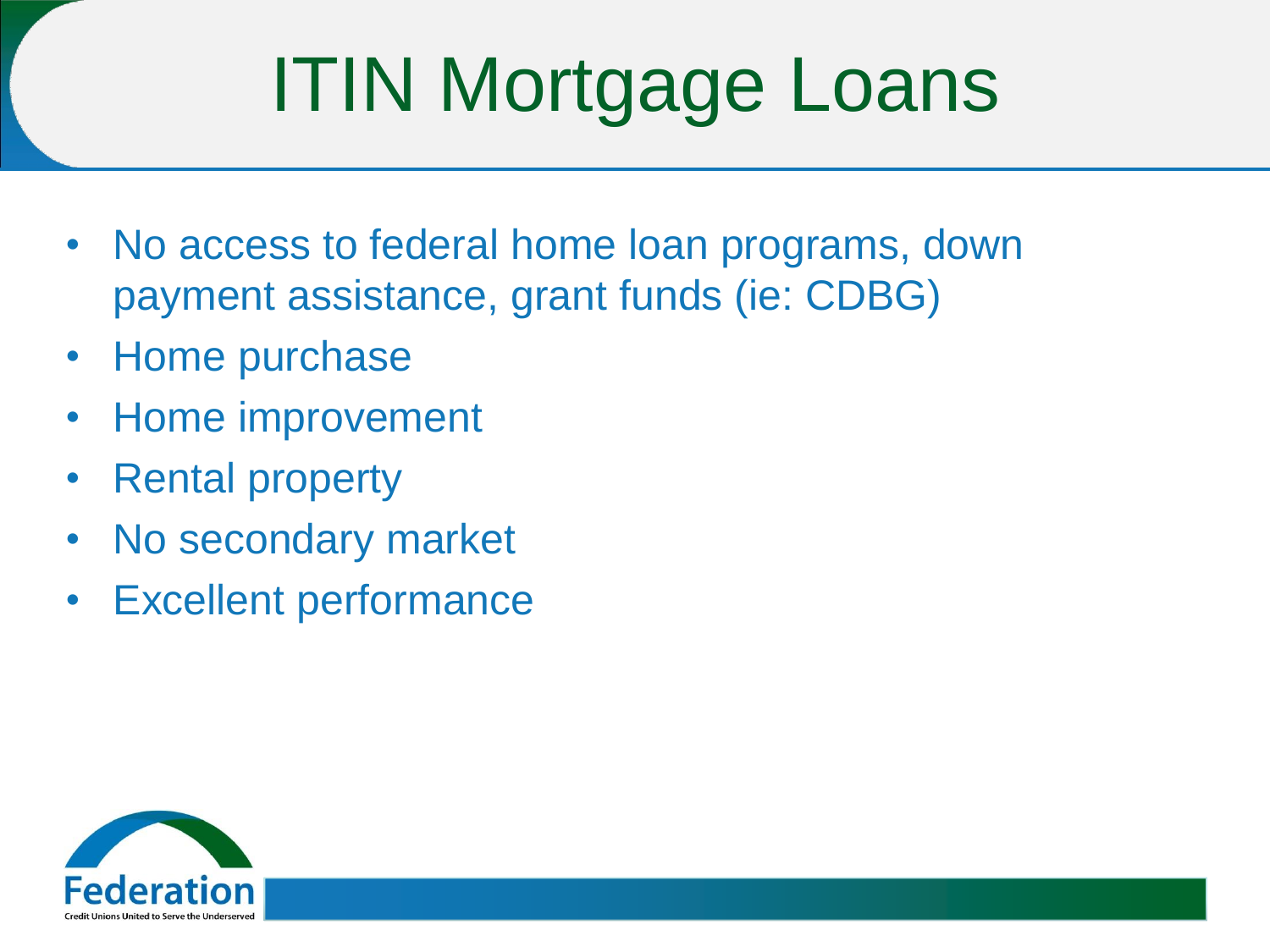#### Case study: Guadalupe Credit Union

- Community charter in Santa Fe, New Mexico
- Board decided to make Hispanic outreach and ITIN lending a strategic priority beginning in 2000

#### **In 2000:**

- 2 offices in Santa Fe
- \$30 million in assets
- 4,800 members
- No employees that were fluent in Spanish. Four spoke Northern NM Spanglish

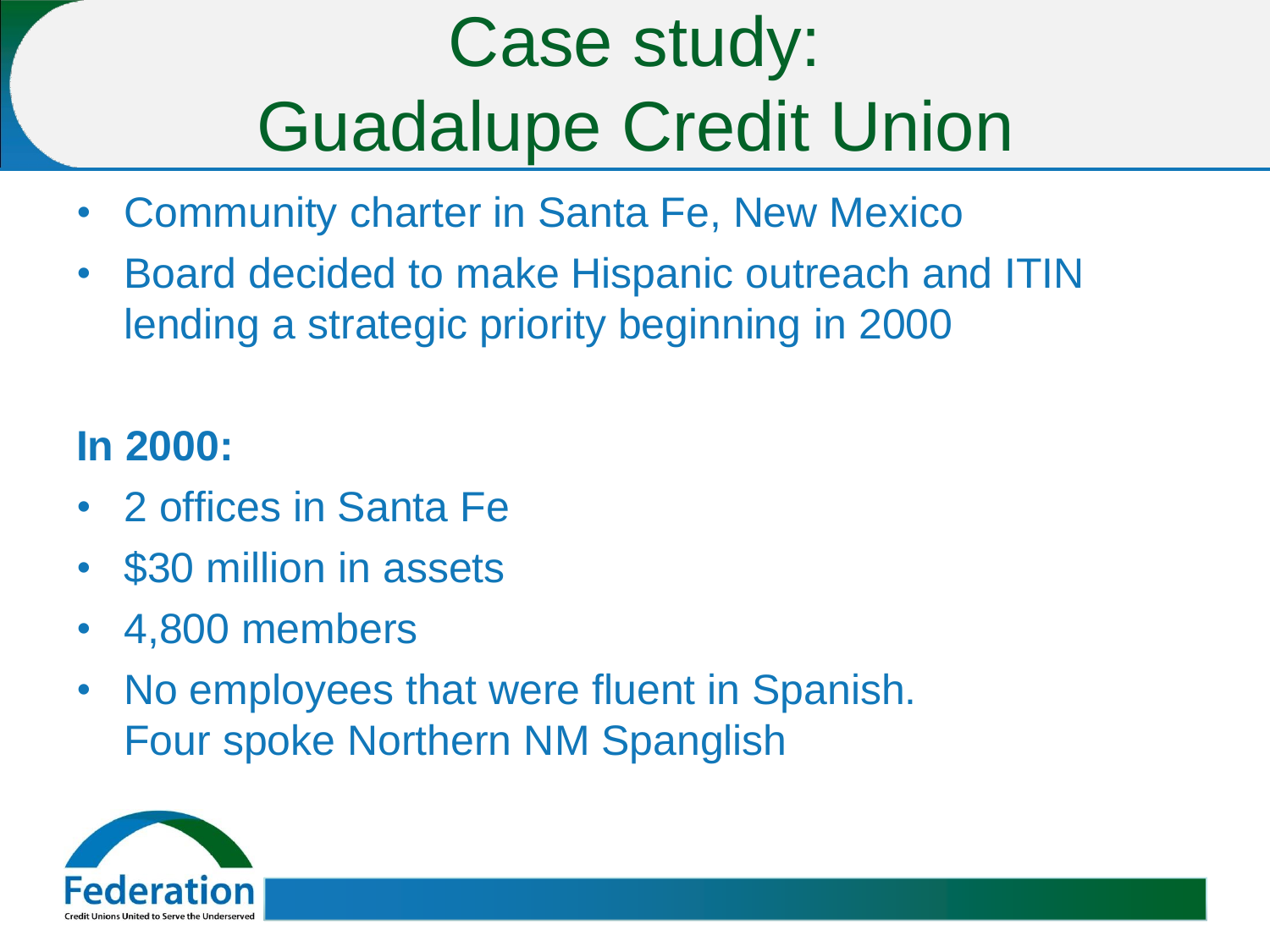## Case study: Guadalupe Credit Union

#### **Today:**

- \$135 million in assets
- Nearly 15,000 members
- 4 offices in Northern NM (3 in Santa Fe, 1 in Taos)
	- In 2008, storefront branch with fully bicultural staff opened in Spanish-speaking area (NCUF grant)
	- In September 2012, moved to new freestanding branch
	- At this branch alone:
		- 1,678 members and over 100 added every month
		- Deposit balances \$3 million
		- Loan balances \$8.5 million
	- Several strong community partnerships, including advocacy

organizations, public schools, other CDFIs

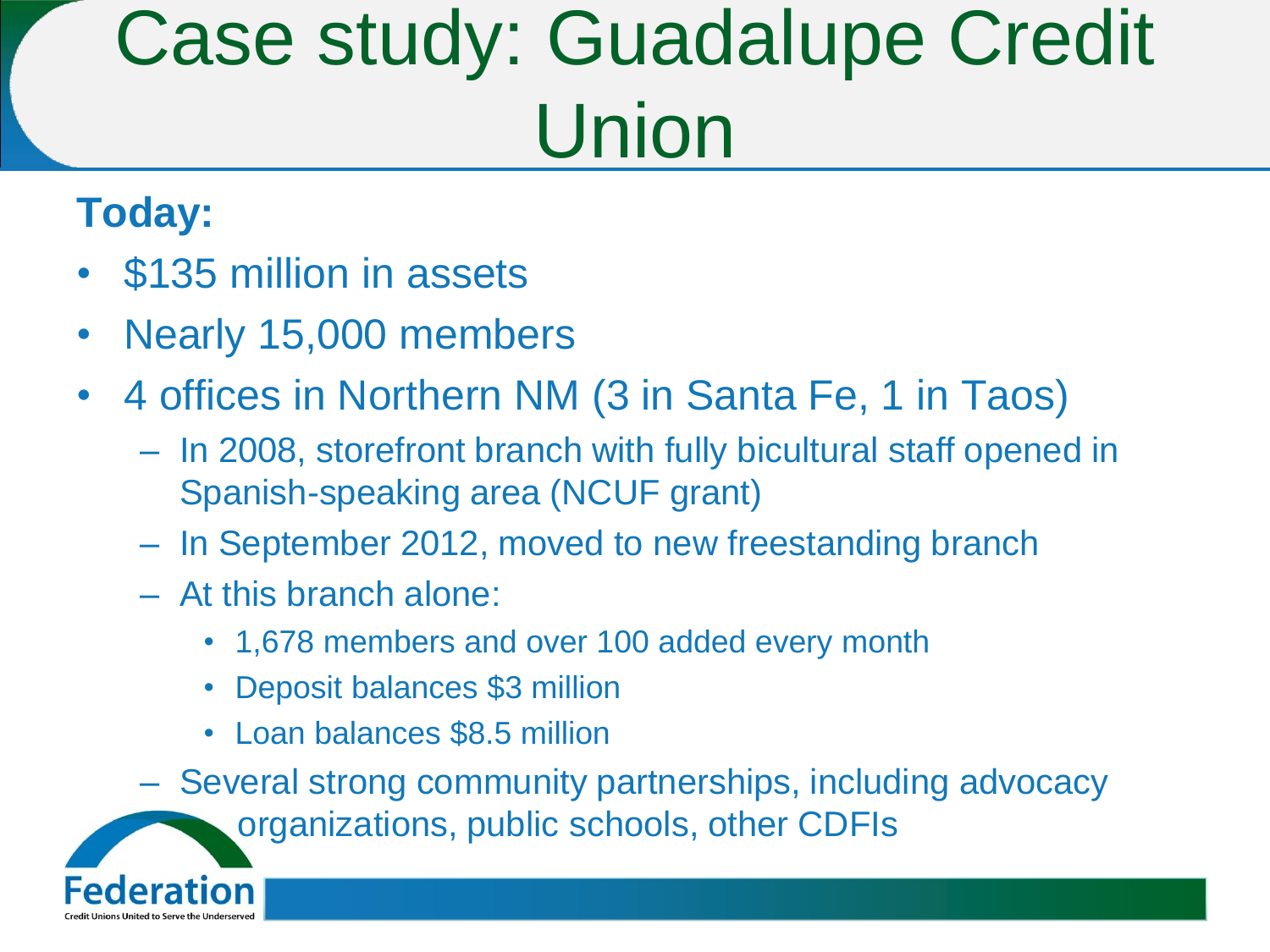## Case study: Guadalupe Credit Union

Today:

- Membership growth well above national average.
- Member average credit union age below national average (41.7) vs 48.5 (credit union magazine and GCU internal numbers)
- Undocumented member accounts:
	- Average share balance: \$1,500
	- Average loan balance: \$13,350
- Staffing changes:
	- More than half of staff Spanish-speaking; more than two-thirds of front-line
	- Full-time bicultural mortgage loan officer
	- Full-time bicultural financial counselor

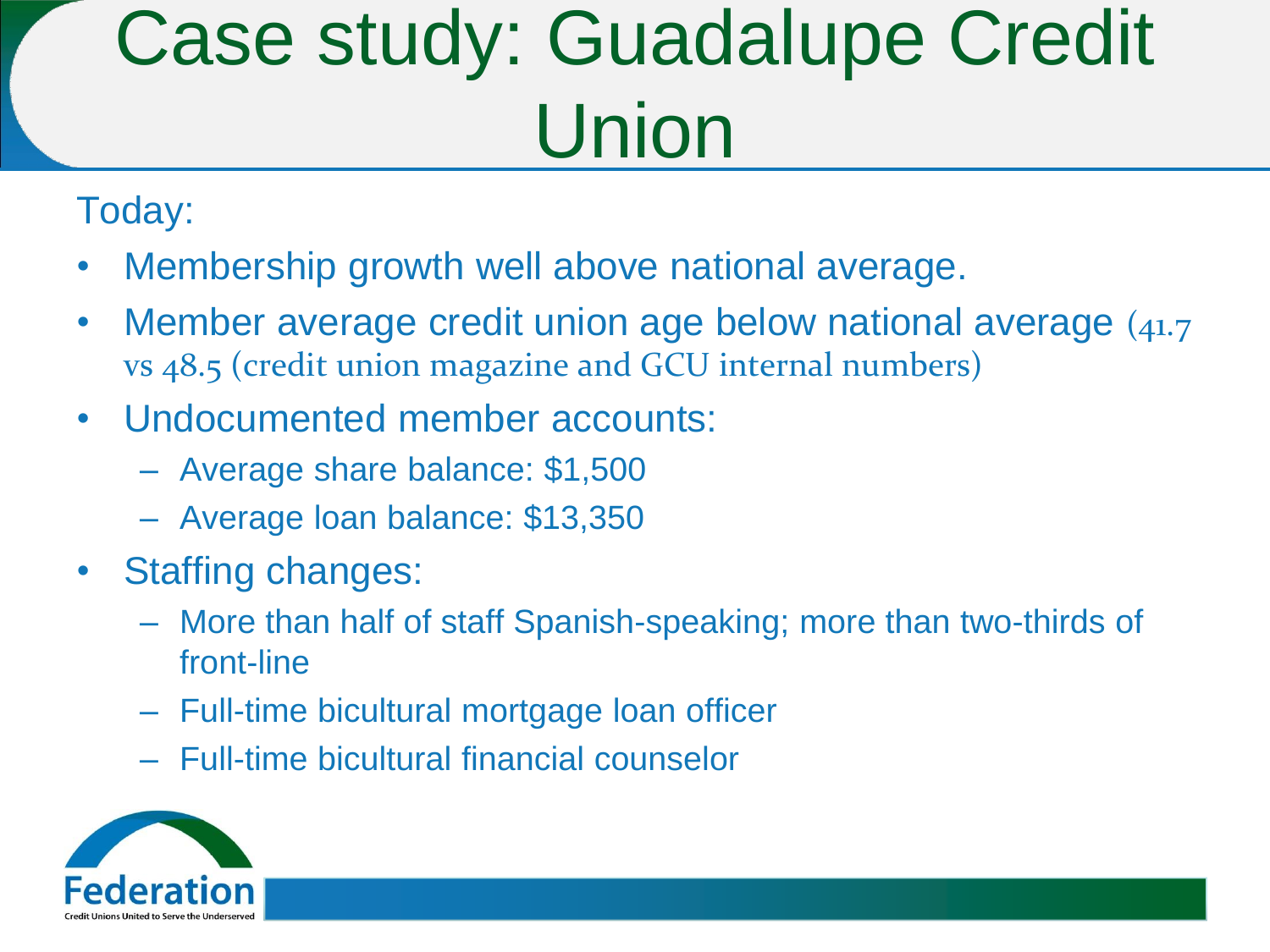## GCU: Underwriting challenges

- Proof of income
	- Sometimes check stubs and account information do not match best if disclosed at account opening
	- Many work two or more jobs and may be paid in cash
- Credit bureau reporting may be unreliable with ITIN
	- Each handles ITINs differently
	- Similar names/ DOB makes credit reports get scrambled
	- Disputes for ITIN borrowers are harder
	- May be confused with Identity Theft

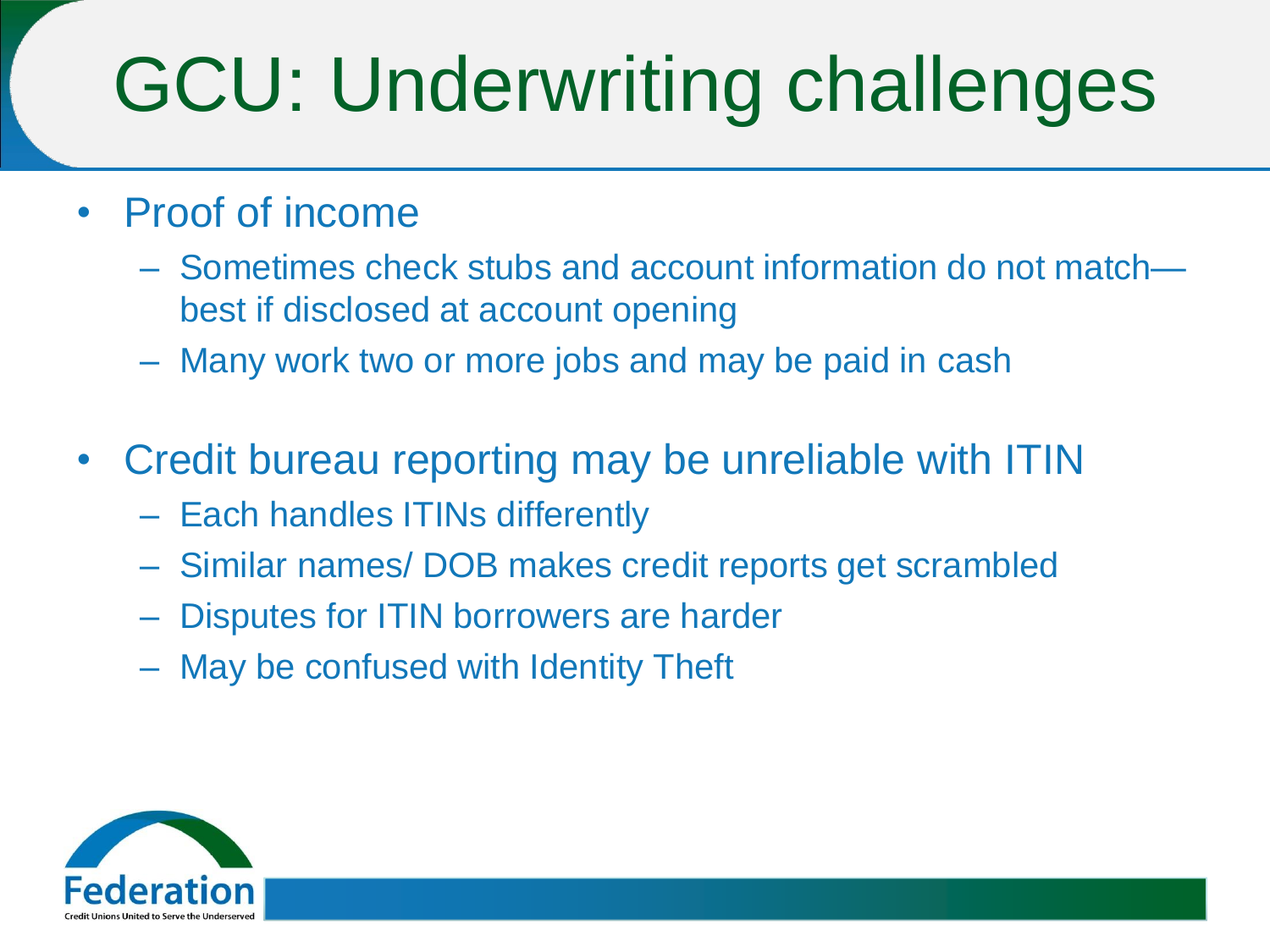## Bottom Line Results

- Guadalupe Credit Union
	- \$16 million in ITIN loans (almost 20% of portfolio)
	- Risk-based pricing increased net interest margin
	- Delinquency ratio on ITIN loans 1.24% (vs 1.88% overall)
- Latino Community Credit Union
	- 54,600 members
	- Total loan portfolio: 7,900 loans, \$34 million, 1.28% overall delq
	- 1,515 "Dreamer" loans—0.82% delinquency
	- 86% of total mortgage portfolio are ITIN—1.16% delinquency
	- 60 micro-business loans—0% delinquency